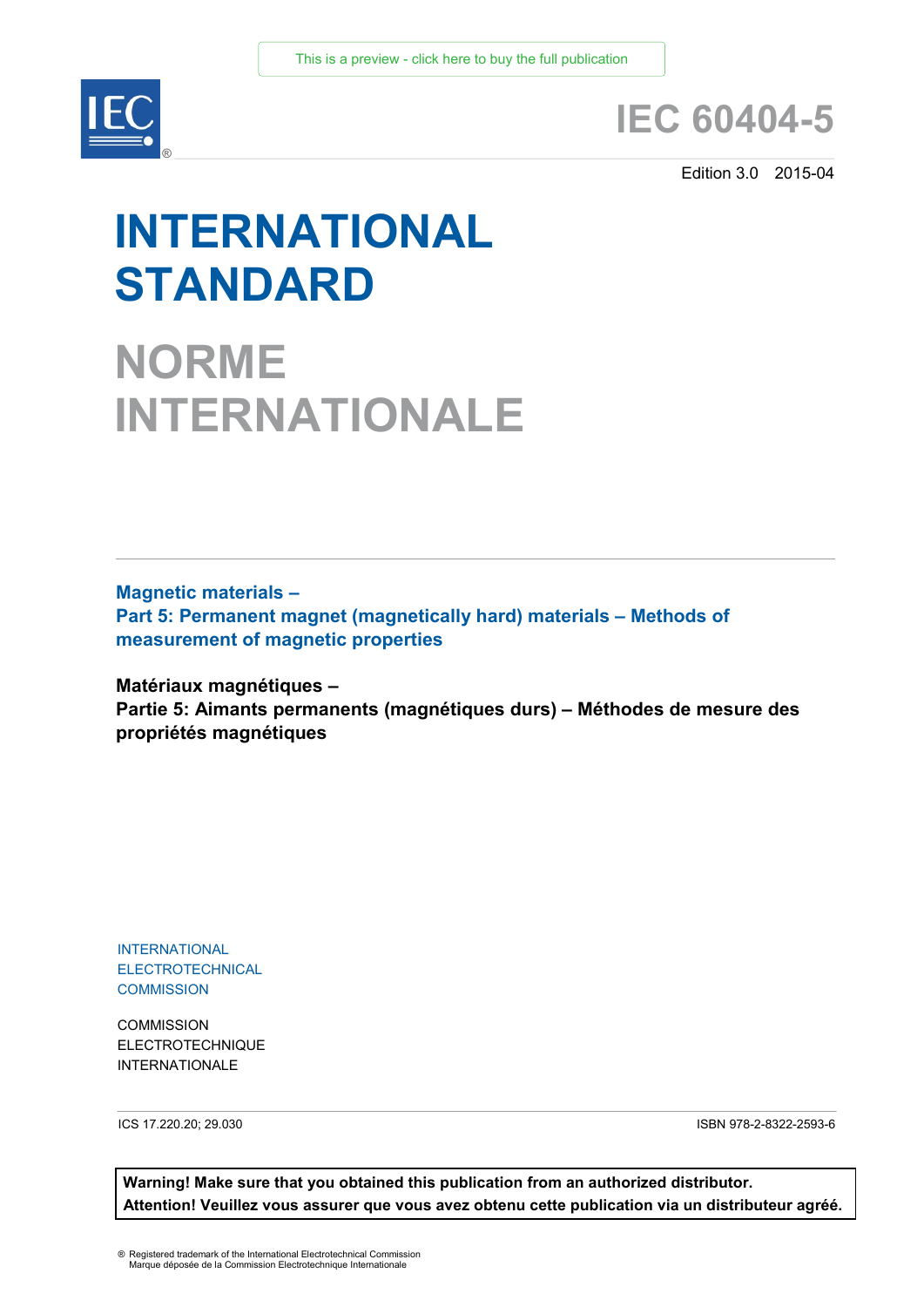– 2 – IEC 60404-5:2015 IEC 2015

# **CONTENTS**

| 1                                                                                          |  |  |  |  |  |
|--------------------------------------------------------------------------------------------|--|--|--|--|--|
| 2                                                                                          |  |  |  |  |  |
| 3                                                                                          |  |  |  |  |  |
| 4                                                                                          |  |  |  |  |  |
| 4.1                                                                                        |  |  |  |  |  |
| 4.2                                                                                        |  |  |  |  |  |
| 4.3                                                                                        |  |  |  |  |  |
| 5                                                                                          |  |  |  |  |  |
| 6                                                                                          |  |  |  |  |  |
| 7                                                                                          |  |  |  |  |  |
| 8                                                                                          |  |  |  |  |  |
| 9                                                                                          |  |  |  |  |  |
| 9.1                                                                                        |  |  |  |  |  |
| Principle of determination of the demagnetization curve, test specimen<br>9.2              |  |  |  |  |  |
| Principle of determination of the demagnetization curve, test specimen<br>9.3              |  |  |  |  |  |
| 10                                                                                         |  |  |  |  |  |
| 10.1                                                                                       |  |  |  |  |  |
| 10.2                                                                                       |  |  |  |  |  |
| 10.3                                                                                       |  |  |  |  |  |
| 10.4                                                                                       |  |  |  |  |  |
| 11                                                                                         |  |  |  |  |  |
| 12                                                                                         |  |  |  |  |  |
| Annex A (normative) Influence of the air-gap between the test specimen and the pole        |  |  |  |  |  |
| Annex B (informative) Influence of the ambient temperature on measurement results 18       |  |  |  |  |  |
|                                                                                            |  |  |  |  |  |
|                                                                                            |  |  |  |  |  |
|                                                                                            |  |  |  |  |  |
|                                                                                            |  |  |  |  |  |
|                                                                                            |  |  |  |  |  |
|                                                                                            |  |  |  |  |  |
| Table 1 - Reproducibility of the measurement of the magnetic characteristics of            |  |  |  |  |  |
|                                                                                            |  |  |  |  |  |
|                                                                                            |  |  |  |  |  |
| Table B.1 – Temperature coefficients of $B_r$ and $H_{cJ}$ of permanent magnet materials18 |  |  |  |  |  |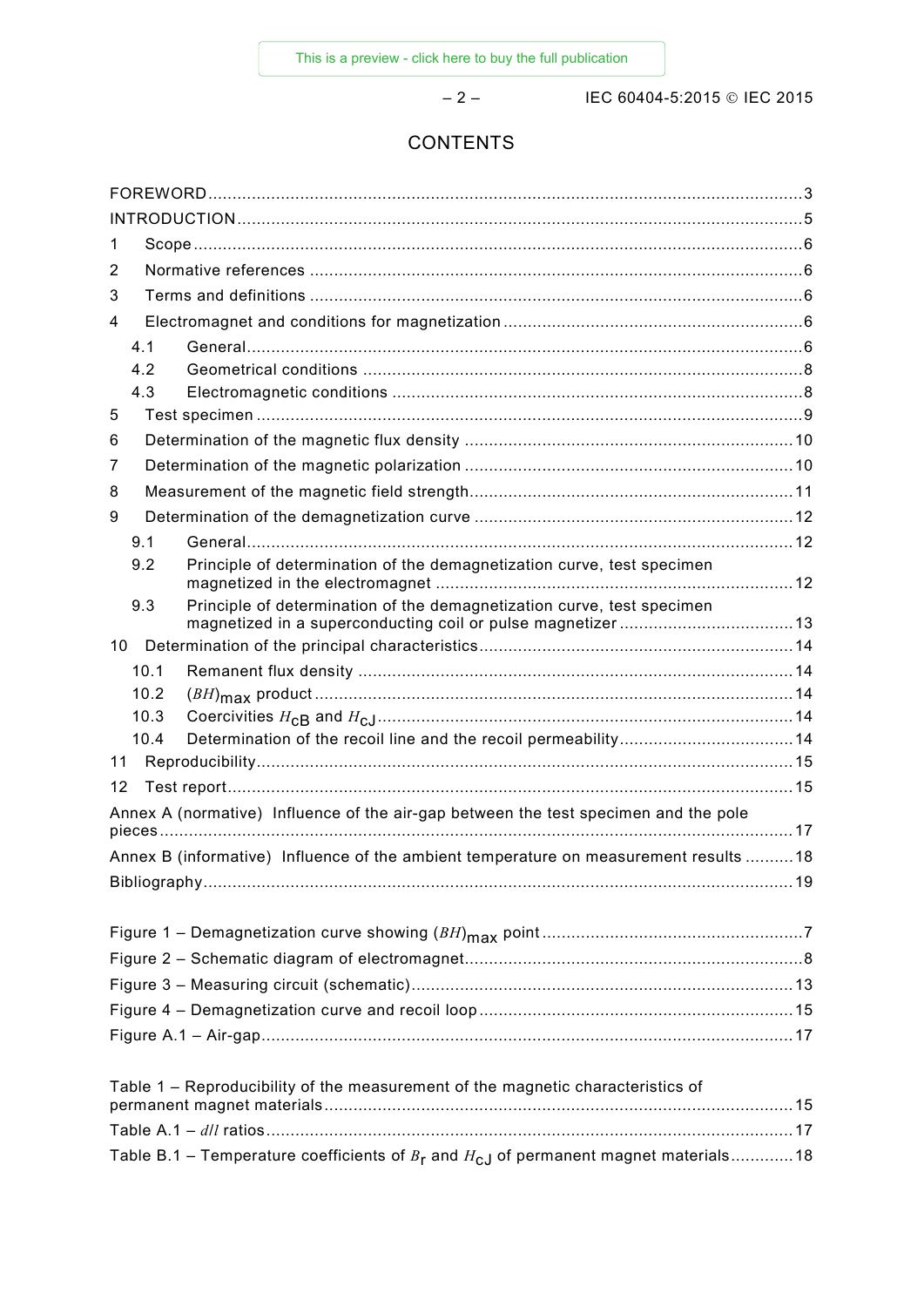IEC 60404-5:2015 © IEC 2015 – 3 –

# INTERNATIONAL ELECTROTECHNICAL COMMISSION

 $\overline{\phantom{a}}$ 

# **MAGNETIC MATERIALS –**

# **Part 5: Permanent magnet (magnetically hard) materials – Methods of measurement of magnetic properties**

#### FOREWORD

- <span id="page-2-0"></span>1) The International Electrotechnical Commission (IEC) is a worldwide organization for standardization comprising all national electrotechnical committees (IEC National Committees). The object of IEC is to promote international co-operation on all questions concerning standardization in the electrical and electronic fields. To this end and in addition to other activities, IEC publishes International Standards, Technical Specifications, Technical Reports, Publicly Available Specifications (PAS) and Guides (hereafter referred to as "IEC Publication(s)"). Their preparation is entrusted to technical committees; any IEC National Committee interested in the subject dealt with may participate in this preparatory work. International, governmental and nongovernmental organizations liaising with the IEC also participate in this preparation. IEC collaborates closely with the International Organization for Standardization (ISO) in accordance with conditions determined by agreement between the two organizations.
- 2) The formal decisions or agreements of IEC on technical matters express, as nearly as possible, an international consensus of opinion on the relevant subjects since each technical committee has representation from all interested IEC National Committees.
- 3) IEC Publications have the form of recommendations for international use and are accepted by IEC National Committees in that sense. While all reasonable efforts are made to ensure that the technical content of IEC Publications is accurate, IEC cannot be held responsible for the way in which they are used or for any misinterpretation by any end user.
- 4) In order to promote international uniformity, IEC National Committees undertake to apply IEC Publications transparently to the maximum extent possible in their national and regional publications. Any divergence between any IEC Publication and the corresponding national or regional publication shall be clearly indicated in the latter.
- 5) IEC itself does not provide any attestation of conformity. Independent certification bodies provide conformity assessment services and, in some areas, access to IEC marks of conformity. IEC is not responsible for any services carried out by independent certification bodies.
- 6) All users should ensure that they have the latest edition of this publication.
- 7) No liability shall attach to IEC or its directors, employees, servants or agents including individual experts and members of its technical committees and IEC National Committees for any personal injury, property damage or other damage of any nature whatsoever, whether direct or indirect, or for costs (including legal fees) and expenses arising out of the publication, use of, or reliance upon, this IEC Publication or any other IEC Publications.
- 8) Attention is drawn to the Normative references cited in this publication. Use of the referenced publications is indispensable for the correct application of this publication.
- 9) Attention is drawn to the possibility that some of the elements of this IEC Publication may be the subject of patent rights. IEC shall not be held responsible for identifying any or all such patent rights.

International Standard IEC 60404-5 has been prepared by IEC technical committee 68: Magnetic alloys and steels.

This third edition cancels and replaces the second edition published in 1993 and Amendment 1:2007. This edition constitutes a technical revision.

This edition includes the following significant technical changes with respect to the previous edition:

- adaption of the measurement methods and test conditions to newly introduced magnetically hard materials with coercivity values  $H_{cJ}$  higher than 2 MA/m;
- update of the temperature conditions to allow the measurement of new materials with high temperature coefficients.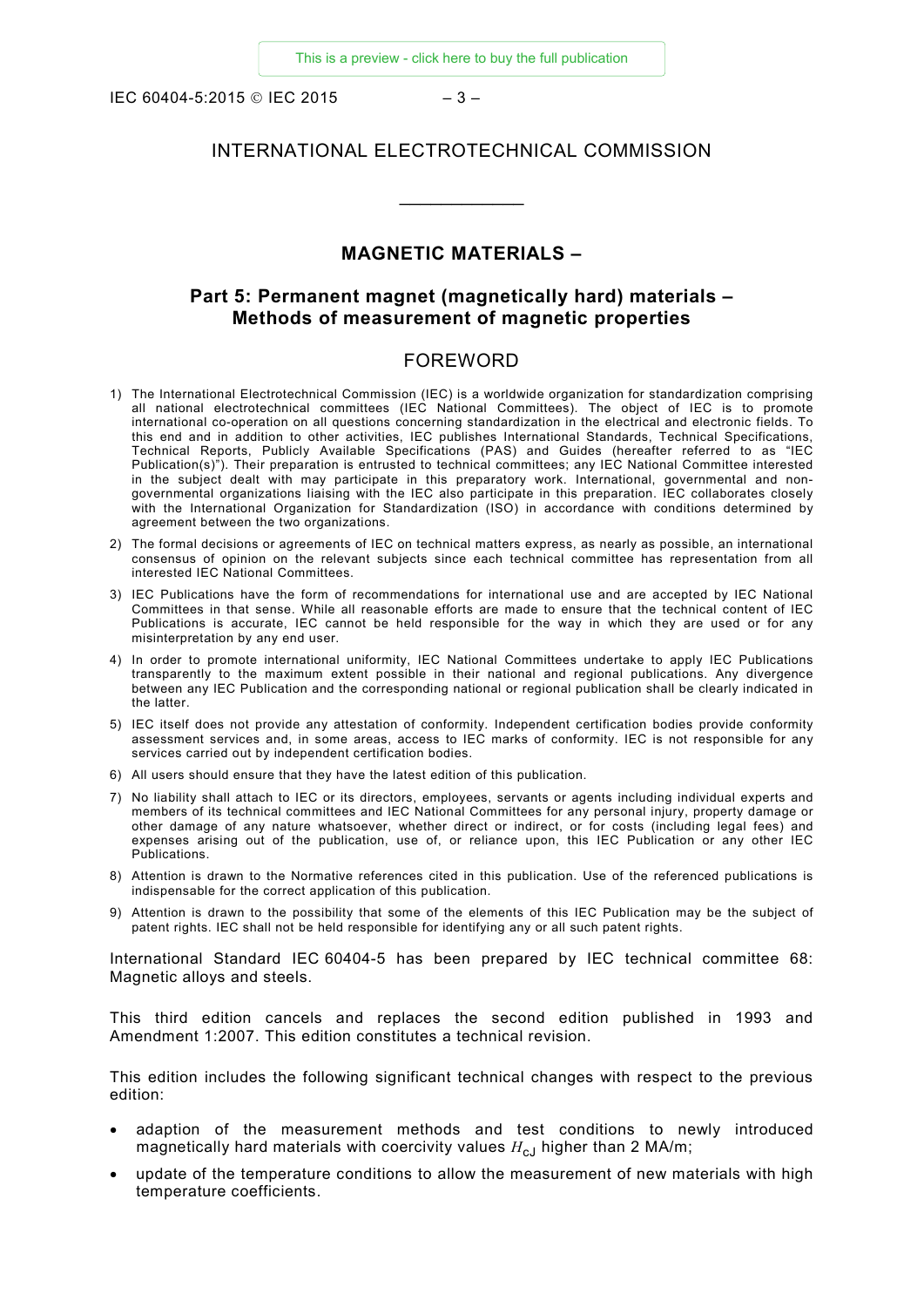– 4 – IEC 60404-5:2015 IEC 2015

The text of this standard is based on the following documents:

| <b>FDIS</b> | Report on voting |
|-------------|------------------|
| 68/497/FDIS | 68/505/RVD       |

Full information on the voting for the approval of this standard can be found in the report on voting indicated in the above table.

This publication has been drafted in accordance with the ISO/IEC Directives, Part 2.

A list of all parts in the IEC 60404 series, published under the general title *Magnetic materials*, can be found on the IEC website.

The committee has decided that the contents of this publication will remain unchanged until the stability date indicated on the IEC web site under "http://webstore.iec.ch" in the data related to the specific publication. At this date, the publication will be

- reconfirmed,
- withdrawn,
- replaced by a revised edition, or
- amended.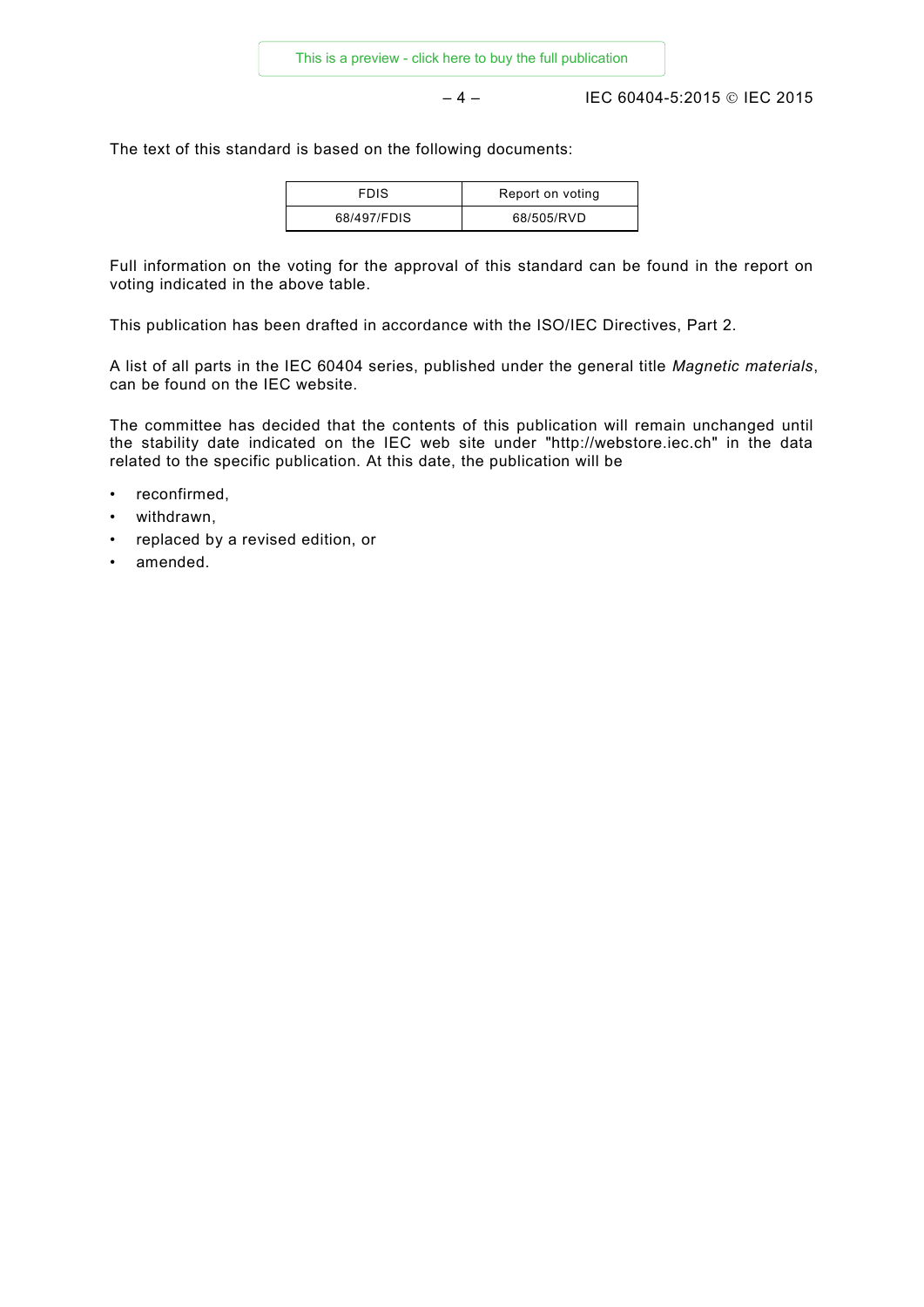<span id="page-4-0"></span>IEC 60404-5:2015 © IEC 2015 – 5 –

# INTRODUCTION

The previous edition of IEC 60404-5 was issued in October 1993 and amended in 2007. Since then, new applications of NdFeB sintered magnetic materials with intrinsic coercivity,  $H_{c,1}$ , higher than 2 MA/m for hybrid electric vehicles and fully electric vehicles have appeared. Thus, IEC TC68 decided in 2011 at their meeting in Ghent to revise IEC 60404-5.

For the measurement of the coercivity relating to polarization,  $H_{c,j}$ , at values higher than 2 MA/m and the measurement of magnetic properties at elevated temperatures, the methods described in the non-normative Technical Reports IEC TR 61807 and IEC TR 62331 can be considered.

The ambient temperature previously recommended was  $(23 \pm 5)$  °C. However, for permanent magnet materials such as NdFeB and hard ferrites that have large temperature coefficients, it is strongly recommended that the ambient temperature should be controlled within this range to  $\pm$  1 °C or better. It is desirable to apply this temperature recommendation for other hard magnet materials. This recommendation was already included in IEC 60404-5:1993/AMD1:2007.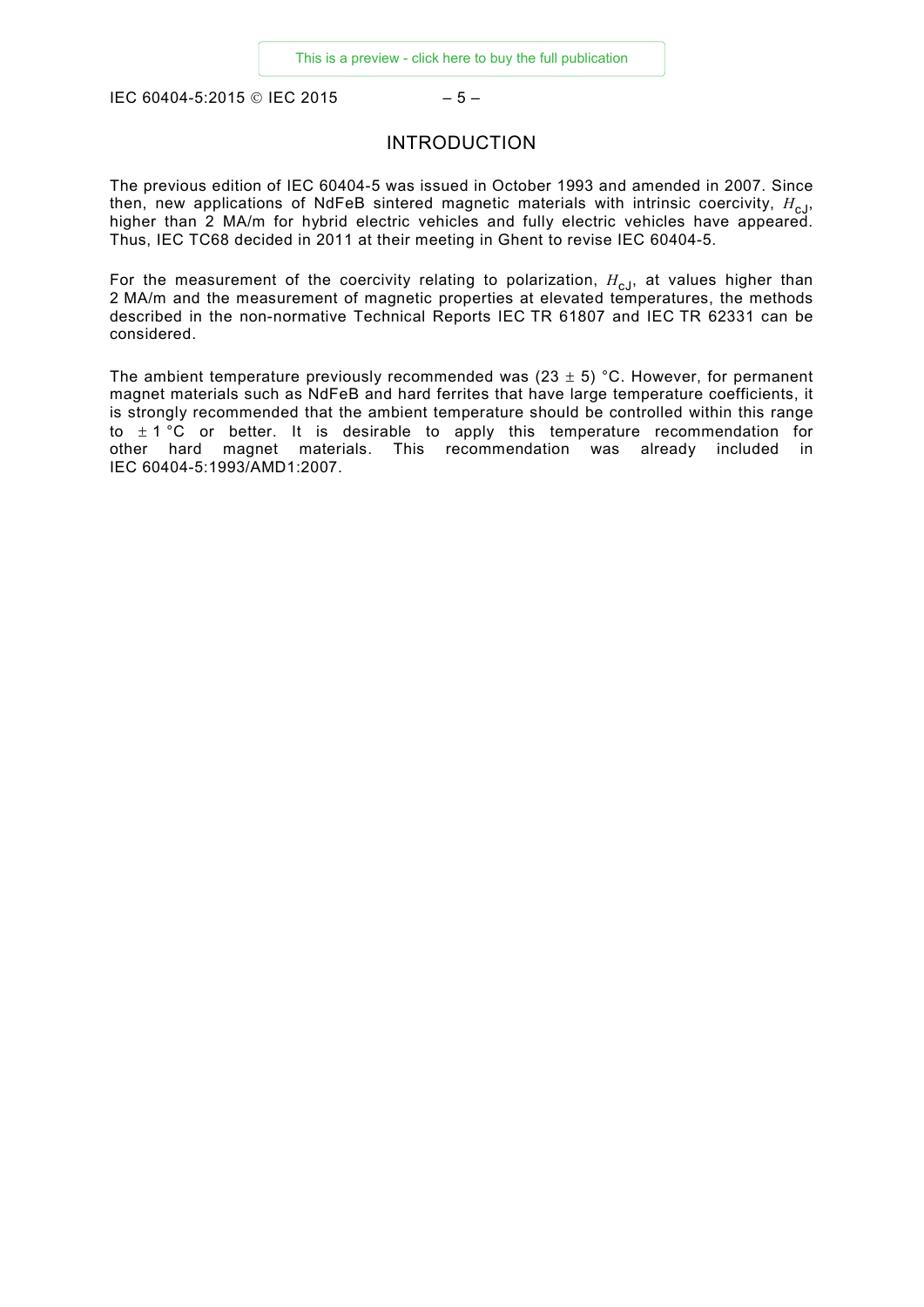– 6 – IEC 60404-5:2015 IEC 2015

# **MAGNETIC MATERIALS –**

# **Part 5: Permanent magnet (magnetically hard) materials – Methods of measurement of magnetic properties**

#### <span id="page-5-0"></span>**1 Scope**

The purpose of this part of IEC 60404 is to define the method of measurement of the magnetic flux density, magnetic polarization and the magnetic field strength and also to determine the demagnetization curve and recoil line of permanent magnet materials, such as those specified in IEC 60404-8-1  $[1]$ <sup>1</sup>, the properties of which are presumed homogeneous throughout their volume.

The performance of a magnetic system is not only dependent on the properties of the permanent magnet material but also on the dimensions of the system, the air-gap and other elements of the magnetic circuit. The methods described in this part of IEC 60404 refer to the measurement of the magnetic properties in a closed magnetic circuit.

#### <span id="page-5-1"></span>**2 Normative references**

The following documents, in whole or in part, are normatively referenced in this document and are indispensable for its application. For dated references, only the edition cited applies. For undated references, the latest edition of the referenced document (including any amendments) applies.

<span id="page-5-4"></span><span id="page-5-3"></span><span id="page-5-2"></span>IEC 60050 (all parts), *International Electrotechnical Vocabulary* (available at http:/[/www.electropedia.org\)](http://www.electropedia.org/)

\_\_\_\_\_\_\_\_\_\_\_\_\_\_

<span id="page-5-5"></span><sup>1</sup> Numbers in square brackets refer to the Bibliography.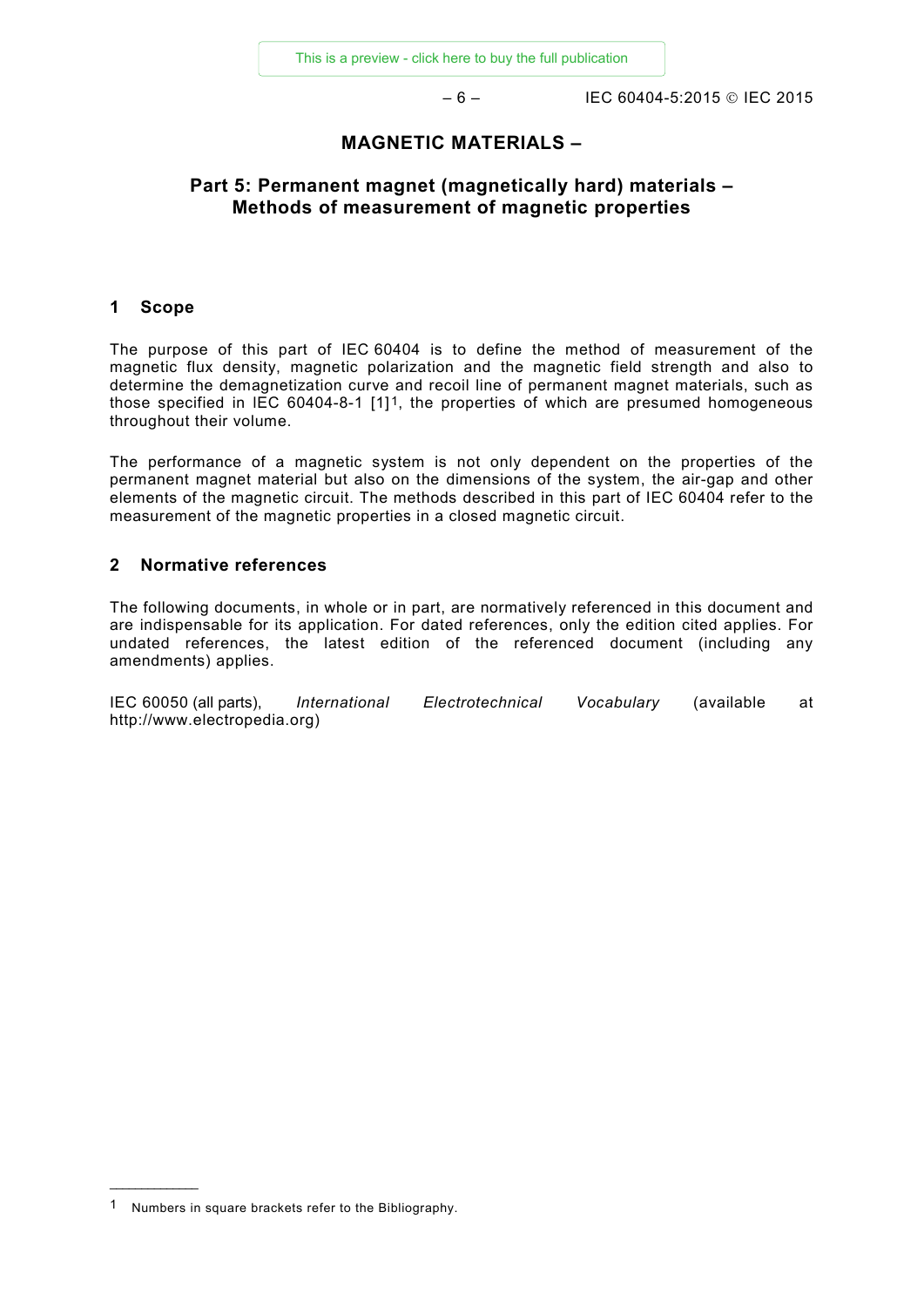– 20 – IEC 60404-5:2015 IEC 2015

# SOMMAIRE

| 1                                                                                         |              |                                                                                                                                             |  |  |  |  |
|-------------------------------------------------------------------------------------------|--------------|---------------------------------------------------------------------------------------------------------------------------------------------|--|--|--|--|
| 2                                                                                         |              |                                                                                                                                             |  |  |  |  |
| 3                                                                                         |              |                                                                                                                                             |  |  |  |  |
| 4                                                                                         |              |                                                                                                                                             |  |  |  |  |
|                                                                                           | 4.1          |                                                                                                                                             |  |  |  |  |
|                                                                                           | 4.2          |                                                                                                                                             |  |  |  |  |
|                                                                                           | 4.3          |                                                                                                                                             |  |  |  |  |
| 5                                                                                         |              |                                                                                                                                             |  |  |  |  |
| 6                                                                                         |              |                                                                                                                                             |  |  |  |  |
| 7                                                                                         |              |                                                                                                                                             |  |  |  |  |
| 8                                                                                         |              |                                                                                                                                             |  |  |  |  |
| 9                                                                                         |              |                                                                                                                                             |  |  |  |  |
|                                                                                           | 9.1          |                                                                                                                                             |  |  |  |  |
|                                                                                           | 9.2          | Principe de détermination de la courbe de désaimantation, avec un                                                                           |  |  |  |  |
|                                                                                           | 9.3          | Principe de détermination de la courbe de désaimantation, avec un<br>spécimen soumis aux essais aimanté dans une bobine supraconductrice ou |  |  |  |  |
|                                                                                           |              |                                                                                                                                             |  |  |  |  |
| 10 <sup>°</sup>                                                                           |              |                                                                                                                                             |  |  |  |  |
|                                                                                           | 10.1<br>10.2 |                                                                                                                                             |  |  |  |  |
|                                                                                           | 10.3         |                                                                                                                                             |  |  |  |  |
|                                                                                           | 10.4         | Détermination de la droite de recul et de la perméabilité de recul 32                                                                       |  |  |  |  |
| 11                                                                                        |              |                                                                                                                                             |  |  |  |  |
| 12                                                                                        |              |                                                                                                                                             |  |  |  |  |
|                                                                                           |              | Annexe A (normative) Influence de l'entrefer entre le spécimen soumis aux essais et                                                         |  |  |  |  |
|                                                                                           |              |                                                                                                                                             |  |  |  |  |
| Annexe B (informative) Influence de la température ambiante sur les résultats de          |              |                                                                                                                                             |  |  |  |  |
|                                                                                           |              |                                                                                                                                             |  |  |  |  |
|                                                                                           |              |                                                                                                                                             |  |  |  |  |
|                                                                                           |              |                                                                                                                                             |  |  |  |  |
|                                                                                           |              |                                                                                                                                             |  |  |  |  |
|                                                                                           |              |                                                                                                                                             |  |  |  |  |
|                                                                                           |              |                                                                                                                                             |  |  |  |  |
|                                                                                           |              |                                                                                                                                             |  |  |  |  |
|                                                                                           |              |                                                                                                                                             |  |  |  |  |
|                                                                                           |              | Tableau 1 - Reproductibilité des mesures des caractéristiques magnétiques des                                                               |  |  |  |  |
|                                                                                           |              |                                                                                                                                             |  |  |  |  |
|                                                                                           |              |                                                                                                                                             |  |  |  |  |
| Tableau B.1 – Coefficients de température de $B_r$ et $H_{c,j}$ de matériaux pour aimants |              |                                                                                                                                             |  |  |  |  |
|                                                                                           |              |                                                                                                                                             |  |  |  |  |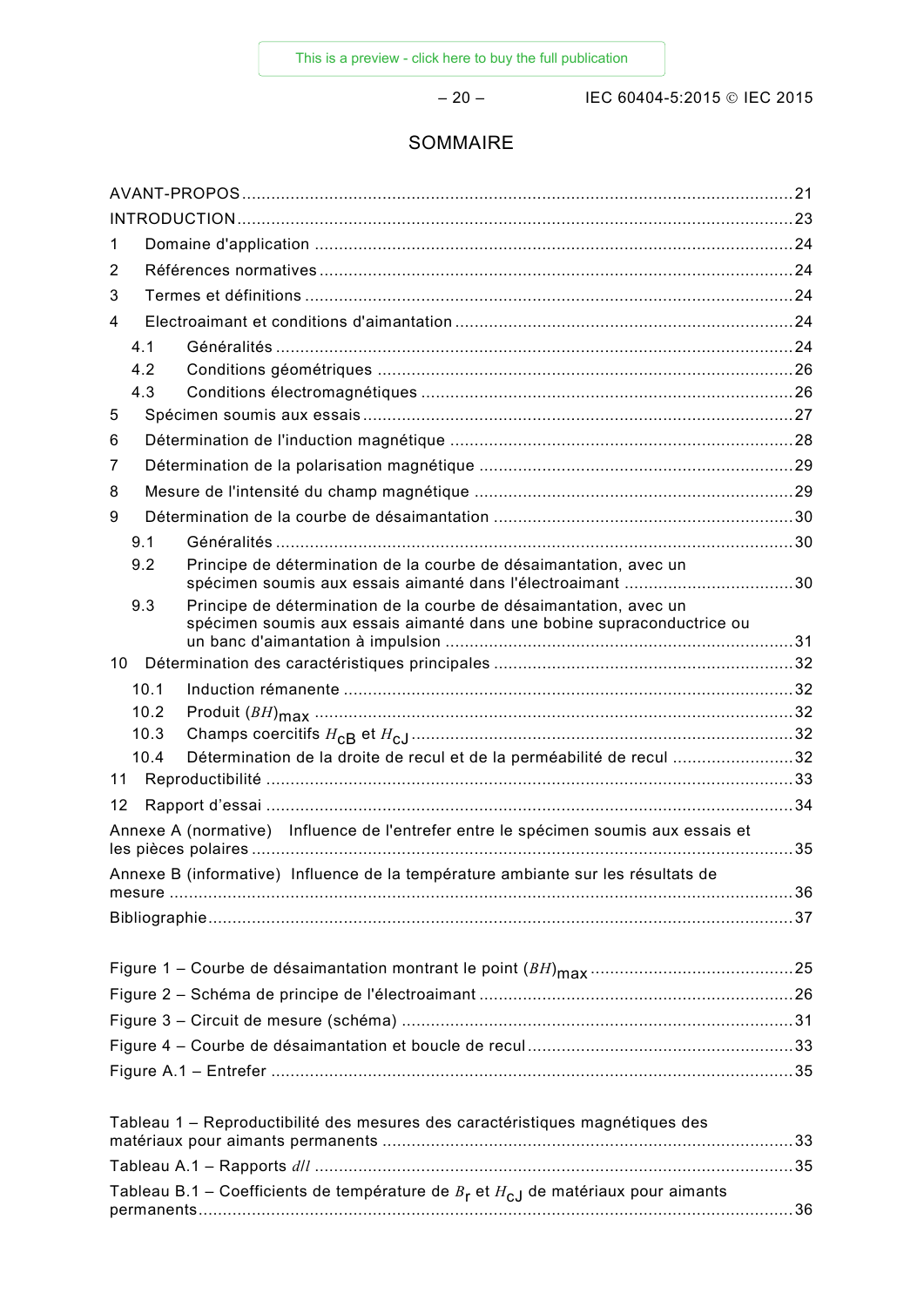IEC 60404-5:2015 © IEC 2015 – 21 –

# COMMISSION ÉLECTROTECHNIQUE INTERNATIONALE

\_\_\_\_\_\_\_\_\_\_\_\_

# **MATÉRIAUX MAGNÉTIQUES –**

# **Partie 5: Aimants permanents (magnétiques durs) – Méthodes de mesure des propriétés magnétiques**

## AVANT-PROPOS

- <span id="page-7-0"></span>1) La Commission Electrotechnique Internationale (IEC) est une organisation mondiale de normalisation composée de l'ensemble des comités électrotechniques nationaux (Comités nationaux de l'IEC). L'IEC a pour objet de favoriser la coopération internationale pour toutes les questions de normalisation dans les domaines de l'électricité et de l'électronique. A cet effet, l'IEC – entre autres activités – publie des Normes internationales, des Spécifications techniques, des Rapports techniques, des Spécifications accessibles au public (PAS) et des Guides (ci-après dénommés "Publication(s) de l'IEC"). Leur élaboration est confiée à des comités d'études, aux travaux desquels tout Comité national intéressé par le sujet traité peut participer. Les organisations internationales, gouvernementales et non gouvernementales, en liaison avec l'IEC, participent également aux travaux. L'IEC collabore étroitement avec l'Organisation Internationale de Normalisation (ISO), selon des conditions fixées par accord entre les deux organisations.
- 2) Les décisions ou accords officiels de l'IEC concernant les questions techniques représentent, dans la mesure du possible, un accord international sur les sujets étudiés, étant donné que les Comités nationaux de l'IEC intéressés sont représentés dans chaque comité d'études.
- 3) Les Publications de l'IEC se présentent sous la forme de recommandations internationales et sont agréées comme telles par les Comités nationaux de l'IEC. Tous les efforts raisonnables sont entrepris afin que l'IEC s'assure de l'exactitude du contenu technique de ses publications; l'IEC ne peut pas être tenue responsable de l'éventuelle mauvaise utilisation ou interprétation qui en est faite par un quelconque utilisateur final.
- 4) Dans le but d'encourager l'uniformité internationale, les Comités nationaux de l'IEC s'engagent, dans toute la mesure possible, à appliquer de façon transparente les Publications de l'IEC dans leurs publications nationales et régionales. Toutes divergences entre toutes Publications de l'IEC et toutes publications nationales ou régionales correspondantes doivent être indiquées en termes clairs dans ces dernières.
- 5) L'IEC elle-même ne fournit aucune attestation de conformité. Des organismes de certification indépendants fournissent des services d'évaluation de conformité et, dans certains secteurs, accèdent aux marques de conformité de l'IEC. L'IEC n'est responsable d'aucun des services effectués par les organismes de certification indépendants.
- 6) Tous les utilisateurs doivent s'assurer qu'ils sont en possession de la dernière édition de cette publication.
- 7) Aucune responsabilité ne doit être imputée à l'IEC, à ses administrateurs, employés, auxiliaires ou mandataires, y compris ses experts particuliers et les membres de ses comités d'études et des Comités nationaux de l'IEC, pour tout préjudice causé en cas de dommages corporels et matériels, ou de tout autre dommage de quelque nature que ce soit, directe ou indirecte, ou pour supporter les coûts (y compris les frais de justice) et les dépenses découlant de la publication ou de l'utilisation de cette Publication de l'IEC ou de toute autre Publication de l'IEC, ou au crédit qui lui est accordé.
- 8) L'attention est attirée sur les références normatives citées dans cette publication. L'utilisation de publications référencées est obligatoire pour une application correcte de la présente publication.
- 9) L'attention est attirée sur le fait que certains des éléments de la présente Publication de l'IEC peuvent faire l'objet de droits de brevet. L'IEC ne saurait être tenue pour responsable de ne pas avoir identifié de tels droits de brevets et de ne pas avoir signalé leur existence.

La Norme internationale IEC 60404-5 a été établie par le comité d'études 68 de l'IEC: Matériaux magnétiques tels qu'alliages et aciers.

Cette troisième édition annule et remplace la deuxième édition parue en 1993 et l'Amendement 1:2007. Cette édition constitue une révision technique.

Cette édition inclut les modifications techniques majeures suivantes par rapport à l'édition précédente:

• adaptation des méthodes de mesure et des conditions d'essai aux matériaux magnétiquement durs récemment introduits possédant un champ coercitif *H<sub>cJ</sub>* supérieur à 2 MA/m;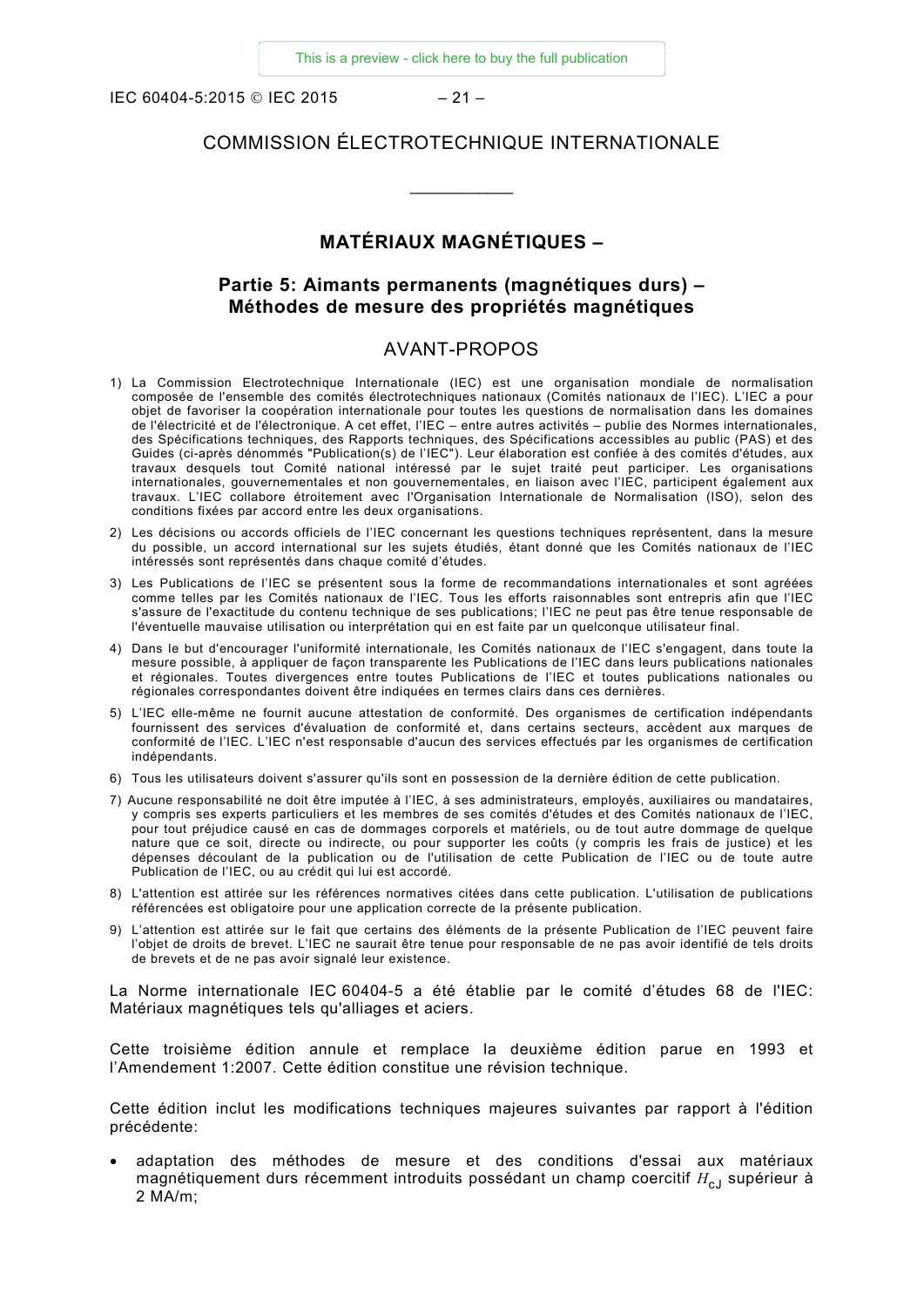– 22 – IEC 60404-5:2015 IEC 2015

• mise à jour des conditions de température, afin de permettre la mesure de nouveaux matériaux avec des coefficients de température élevés.

Le texte de cette norme est issu des documents suivants:

| <b>FDIS</b> | Rapport de vote |
|-------------|-----------------|
| 68/497/FDIS | 68/505/RVD      |

Le rapport de vote indiqué dans le tableau ci-dessus donne toute information sur le vote ayant abouti à l'approbation de cette norme.

Cette publication a été rédigée selon les Directives ISO/IEC, Partie 2.

Une liste de toutes les parties de la série IEC 60404, publiées sous le titre général *Matériaux magnétiques,* peut être consultée sur le site web de l'IEC.

Le comité a décidé que le contenu de cette publication ne sera pas modifié avant la date de stabilité indiquée sur le site web de l'IEC sous "http://webstore.iec.ch" dans les données relatives à la publication recherchée. A cette date, la publication sera

- reconduite,
- supprimée,
- remplacée par une édition révisée, ou
- amendée.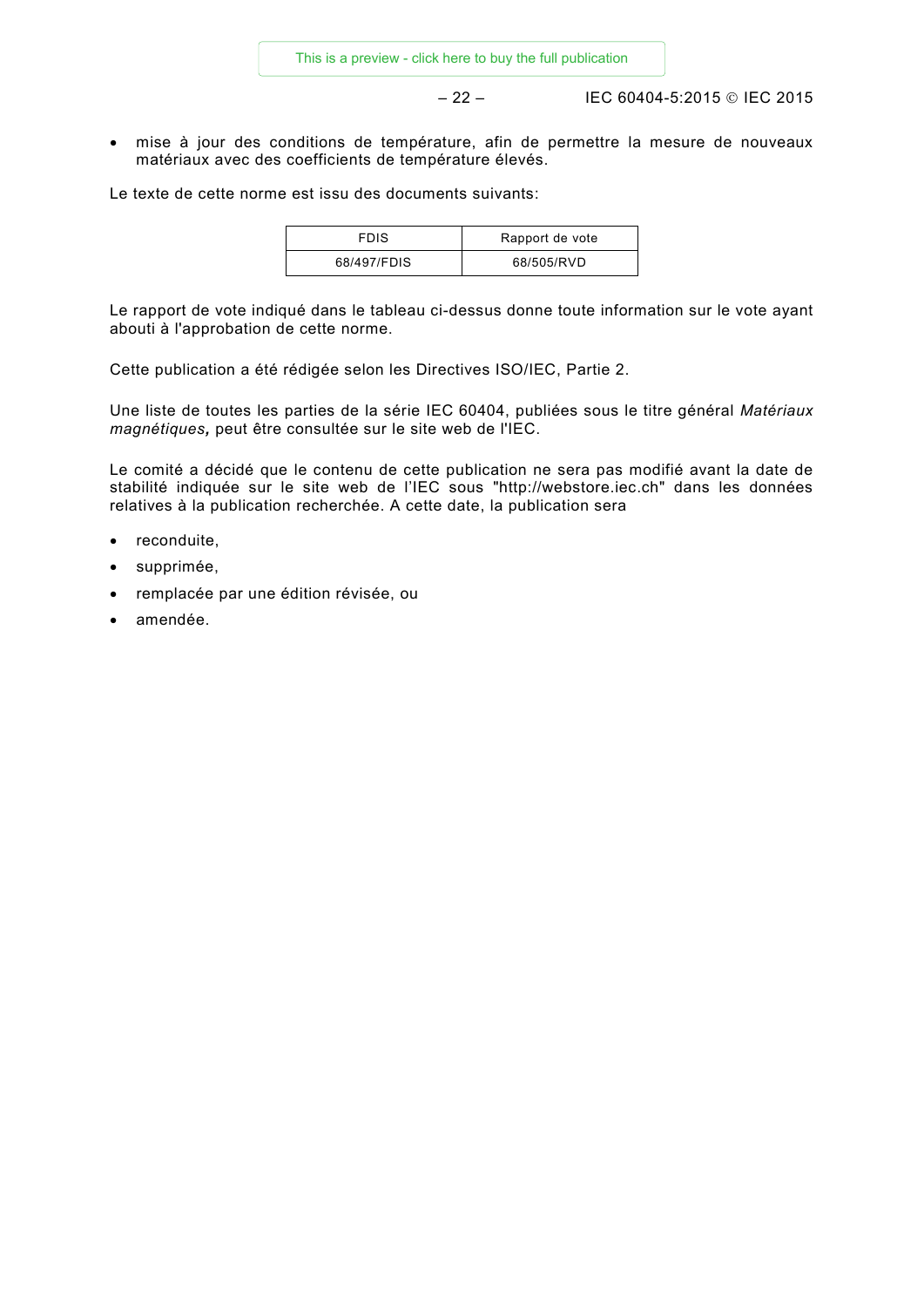<span id="page-9-0"></span>IEC 60404-5:2015 © IEC 2015 – 23 –

# INTRODUCTION

L'édition précédente de l'IEC 60404-5 a été publiée en octobre 1993 et modifiée en 2007. Depuis, de nouvelles applications des matériaux magnétiques au NdFeB fritté présentant un champ coercitif intrinsèque, H<sub>cJ</sub>, supérieur à 2 MA/m destinés aux véhicules électriques hybrides et aux véhicules entièrement électriques sont apparues. Ainsi, lors de la réunion de Gand en 2011, le CE 68 de l'IEC a décidé de réviser l'IEC 60404-5.

Pour la mesure du champ coercitif se rapportant à la polarisation,  $H_{cJ}$ , de valeur supérieure à 2 MA/m et pour la mesure des propriétés magnétiques à des températures élevées, on peut utiliser les méthodes décrites dans les rapports techniques non normatifs IEC TR 61807 et IEC TR 62331.

Auparavant, la température ambiante recommandée était  $(23 \pm 5)$  °C. Toutefois, pour les matériaux pour aimants permanents tels que le NdFeB et les ferrites dures de coefficients de température élevés, il est fortement recommandé que la température ambiante soit contrôlée dans les limites de cette plage avec une précision de  $\pm$  1 °C ou plus. Il est souhaitable d'appliquer cette recommandation de température pour d'autres matériaux pour aimants durs. Cette recommandation figurait déjà dans l'IEC 60404-5:1993/AMD1:2007.